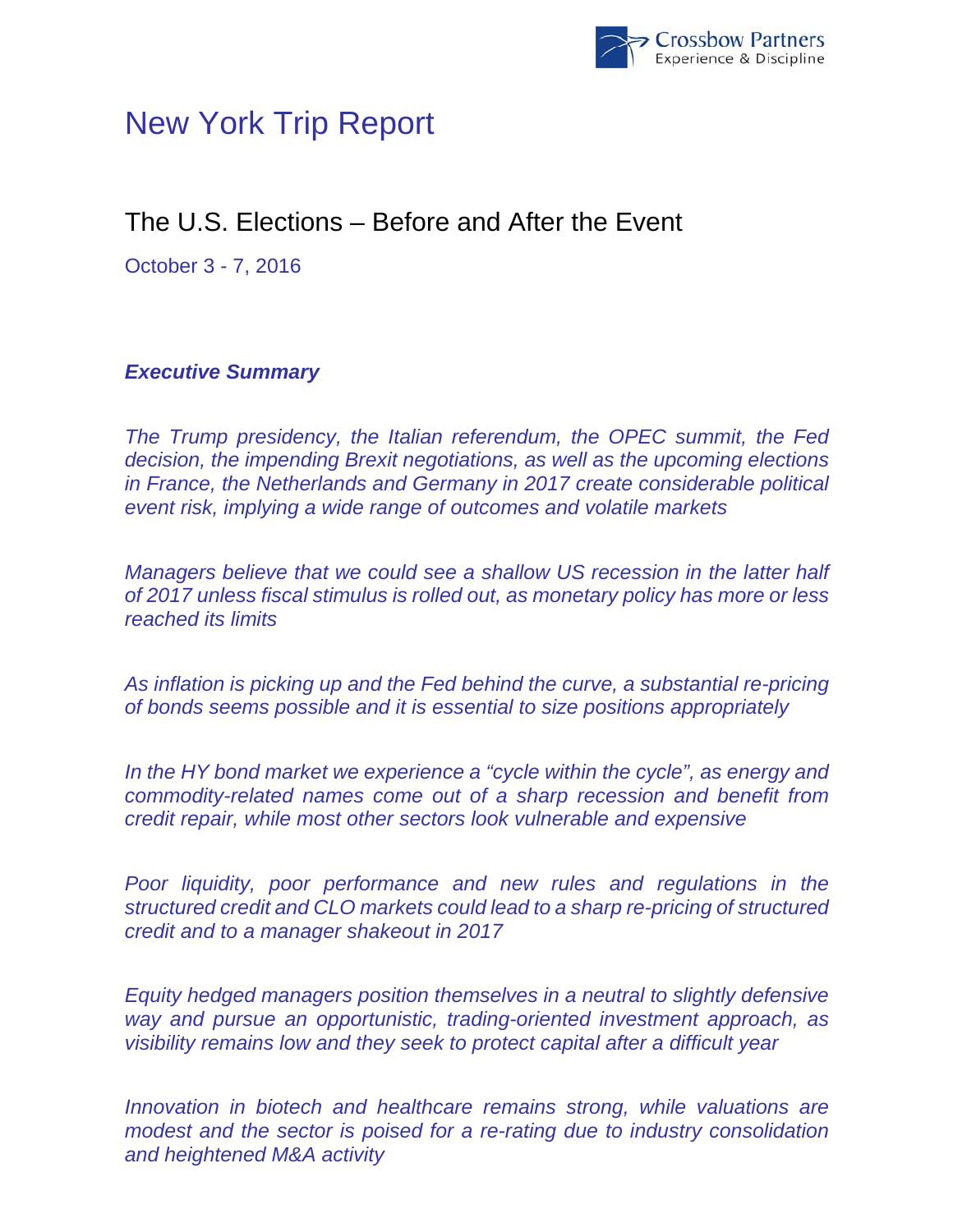

## **Macro and Equity View**

#### **1. Are The U.S. Elections A Game Changer?**

President-elect Donald Trump makes his transition to the White House. He and his team have started to select key cabinet positions. While his agenda and his policy plan for the first 100 days are still largely in the dark, U.S. equity markets have risen since the presidential elections in what commentators have dubbed the "Trump rally".

Contrary to the predictions of many experts, the Trump win did not trigger a large stock market rout nor a rush into low-risk government bonds. While markets initially reacted less favourably to the prospects of a Trump presidency, the mood changed in the election night when it became clear that the GOP had won the presidency and both houses of Congress. For only the second time in the past 88 years, the Republicans will control both houses of Congress and the presidency. Markets were obviously pleased that the stalemate between a Democratic president and a Republican Congress has come to an end. With the removal of a divided government, there is an opportunity to pass needed fiscal and regulatory measures. Markets cheered up, as Trump and the GOP were handed the power and the mandate to change policy direction and to follow through on both the Trump and the Republican agenda. From this perspective, the Trump-led Republican sweep can be considered nothing less than a game changer.

While the priorities, details, and the financing of Trump's blueprint remain unclear, the shortterm economic implications of his policy proposals are strongly pro-growth. In particular, Trump's policy is likely to end an era of monetary easing in the U.S. He seems determined to herald a new cycle of reflation and a regime of fiscal and supply-side stimuli. This must be assessed against the backdrop of an economy which comes as close as possible to a "Goldilocks" economy - with GDP expected to grow at 2% or more in 2017 (according to the IMF), operating at full employment and with an expected inflation rate of 1.9% in 2017. In addition, the Fed is likely to stay the course and to normalize interest rates over the next few quarters. Thus, any fiscal stimuli will boost growth in an economy which is already running almost full steam ahead.

The fiscal stimulus measures should come through tax cuts, and a "tax holiday" to allow for the repatriation of overseas corporate profits, which are currently estimated to be over USD 2.1 trillion according to Reuters. Expectations for broad corporate and personal income tax cuts – probably through some combination of Trump's plan with that of Paul Ryan and the GOP – are running high. With a corporate tax cut reduction from the 35% to the 15% for which Trump has advocated, net earnings will increase 29% (for companies in this tax bracket) and the 20.0x P/E multiple on the S&P 500, in theory, will become a 15.5x P/E multiple, as Select Equity Group, one of our fund managers, has calculated.

If we add in the opportunity to repatriate about USD 1 trillion in US corporate cash overseas at a proposed one-time rate of 10%, the stimulus effect becomes even stronger. In the past, companies were faced with the high cost of repatriating foreign earnings and often chose to redeploy overseas profits into foreign investments. For every dollar of US corporate cash parked overseas, the current choice is to either invest that cash into 1 USD of overseas investment or bring it back and, at the current rate, use an after-tax 0.65 USD to invest in the US.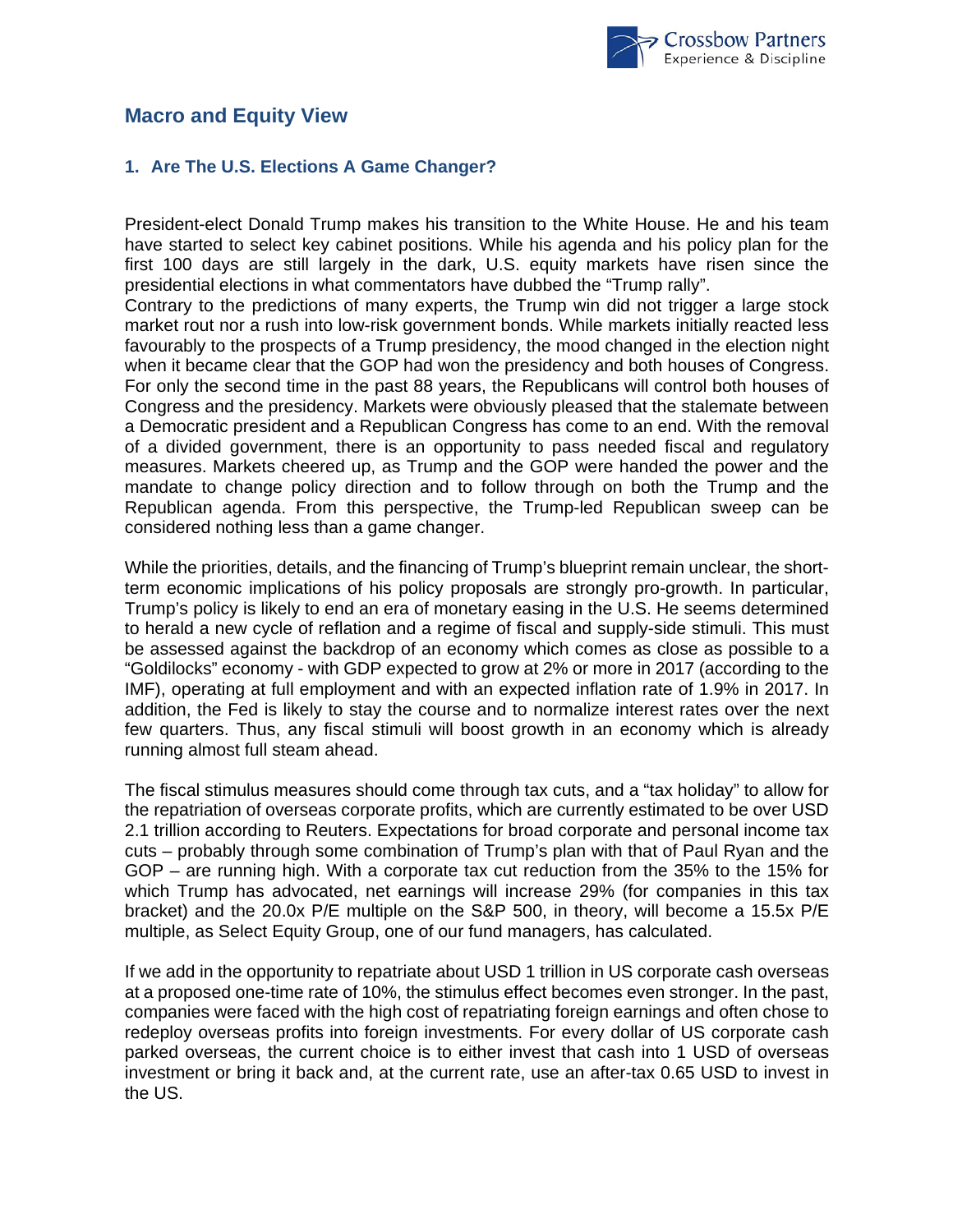

Now, redeploying cash domestically under the new proposed rates will be a game changer. The Trump plan would allow after-tax 0.9 USD on the dollar to return to the US and to be invested in US plants and employees, acquisitions, buybacks, debt reductions or dividends.

Consumers, on the other hand, will also benefit from lower personal income taxes, as the seven tax brackets will be reduced to three at lower rates. Select Equity Group assumes that the average American household will most likely enjoy more than USD 2'000 of additional expendable after-tax income. This amounts to an estimated 5% increase in the average US household's expendable income – to be spent, saved or used for debt reductions.

While initial estimates of a USD 1 trillion infrastructure spending package seems unlikely to materialize, the supply-side measures are predicated on pro-business deregulation, infrastructure spending, energy independence, and rebuilding the US defence sector. Thus, some of Trump's initiatives will benefit specific areas of the domestic economy. Fostering energy self-efficiency by unleashing America untapped energy reserves will give a boost to oil and gas exploration, but could also lead to an oversupply and lower prices. An important contributor to the decline in productivity and growth has been the increase in regulations. Dodd-Frank has imposed massive regulatory burdens on the financial industry and led to distortions in financial markets, as banks and brokers were forced to virtually withdraw from market-making and lending to certain homeowners. There is also widespread support for reforming Obamacare. One of the likely winners is pharma/biotech, as the Republican sweep and the defeat of California's Proposition 61 takes drug price controls off the table. Other likely beneficiaries of a Trump presidency will be the defence sector (increased spending), and domestic non-residential construction (major infrastructure programme).

Lower taxes, more fiscal stimulus, and regulatory reform should raise growth rates. If Trump's policies were to generate faster growth, it should generally be positive for global growth. Commodity exporters should benefit from higher prices, and consumer goods exporters from higher US demand. But with an economy operating near full employment, these measures will also increase inflation and interest rates in anticipation of faster growth and higher deficits. Cleary, the long-term economic costs in the form of reduced government revenue due to a lower tax base and areas of increased spending will require offsetting fiscal discipline in other areas or result in widening deficits and government debt.

The U.S. federal government debt will have surpassed the threshold of USD 20 trillion before Obama leaves office in January. If one adds in local and state debt of another c. USD 3 trillion, government debt totals more than USD 23 trillion at the beginning of the Trump presidency. In just eight years, debt has risen roughly USD 10 trillion under Obama. By contrast, the U.S economy will have produced goods and services of about USD 18.5 trillion at the end of the year. Thus, the debt-to-GDP ratio is expected to rise to more than 120%.

More immediate market risks could come from Trump's trade and foreign policy, as he favours a more local and less global approach. Moving away from globalization and toward lower global trade could lead to higher inflation and slower growth. One of the first casualties could be the TTP (Trans-Pacific Partnership), where the US could withdraw even before ratification – but which would also reduce US influence on Asia. The renegotiation of the NAFTA (North American Free Trade Agreement) appears to be another potential target on Trump's agenda and could lead to lower trade with Mexico and Canada. One of the key risks will be the future US relationship with China, which Trump has labelled a currency